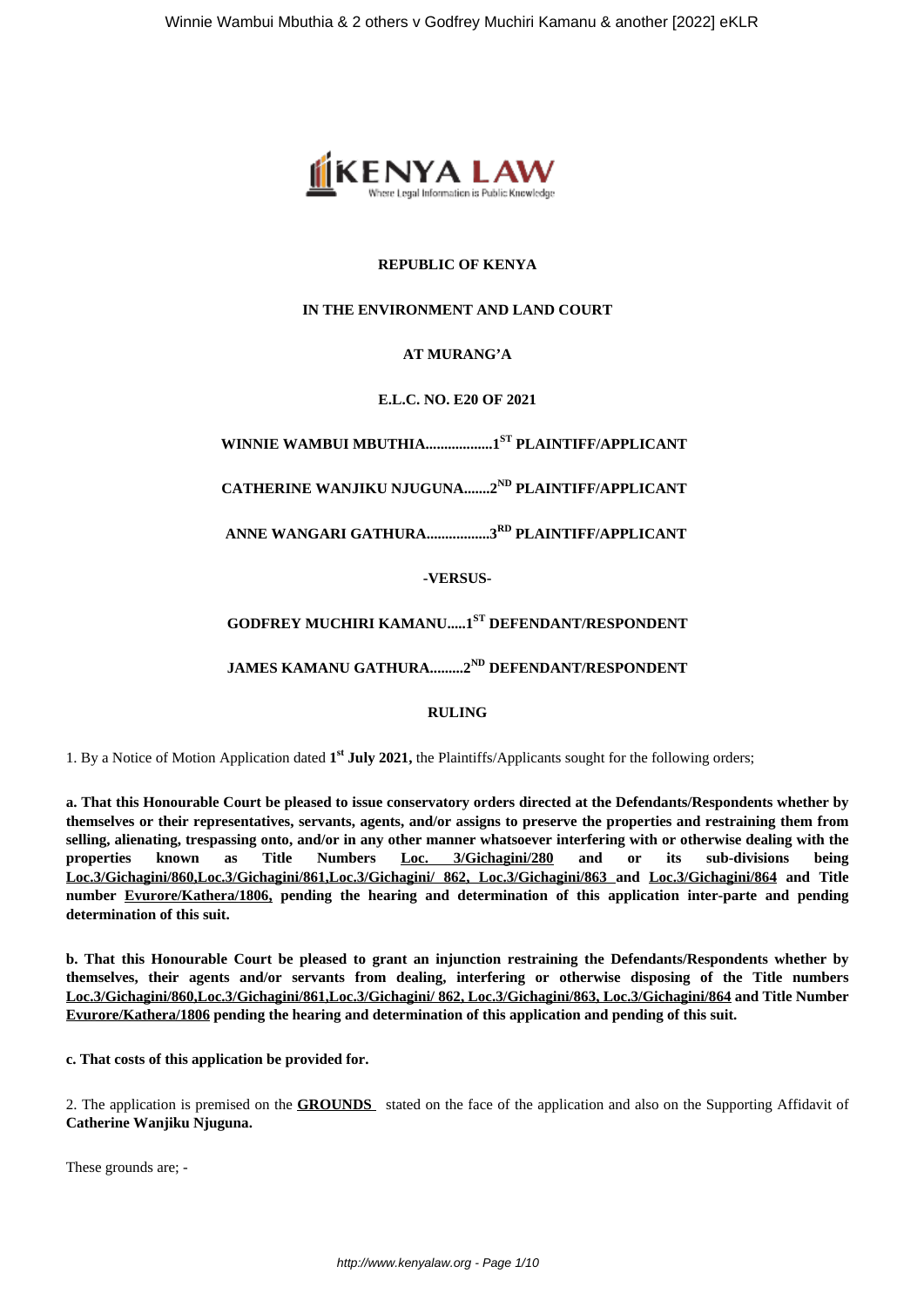**a. That on 16th May, 1990, Florence Wachera Kamanu (deceased) being mother to the parties herein petitioned for Letters of Administration intestate in the Matter of the Estate of her husband Geoffrey Kamanu Gathura.**

b. That Florence Wachera Kamanu applied for confirmation of Grant through a certificate of urgency dated <u>5<sup>th</sup> November</u> **1991, and the Court issued her with the Certificate of Confirmation of Grant in which she disposed off L.R. Gichugu Settlement Scheme/487 and L.R. No Ngariama/Ngariambu/1816, in order to settle off the Geoffrey Kamanu Gathura's debts.**

**c. That the Applicants filed an application for revocation of Grant dated 27th April 2007, because they are children of Geoffrey Kamanu Gathura (deceased) and they had been left out.**

**d. That while the Applicants' application for revocation of grant was still pending, Florence Wachera Kamanu, illegally and without the knowledge and or consent of the Plaintiffs/Applicants proceeded to subdivide Title Number Loc.3/Gichagini/280, into title numbers Loc. 3/Gichagini/ 860,Loc.3/Gichagini/861,Loc.3/Gichagini/862,Loc.3/Gichag-ini/863 and Loc.3/Gichagini/864 and further illegally and without any color of right transferred title No. Loc.3/Gichagini/860 to the 1 st Defendant/Respondent and Loc.3/Gichagini/863, to the 2nd Defendant/Respondent.**

**e. That the Applicants' application for revocation was heard on 24th October, 2014, and on the same date the Grant of** Letters of Administration issued on  $\mathcal{I}^{\text{th}}$  <u>August, 1990</u> was revoked.

**f. That despite the revocation, both Florence and the Respondents have to date failed, neglected and or refused to surrender the title deeds for cancellation by the Registrar of lands despite demand from the Applicants and notice of intention to institute proceedings against them.**

**g. That there is an ongoing suit that is Nairobi Succession Cause 627 of 1990, where the Court directed parties to agree on the mode of re-distribution.**

**h. That despite the directions of the Court, the Respondents illegally sub-divided and transferred the properties to themselves after the Court revoked the Grant of letters of Administration.**

**i. That one of the Respondents has purported to illegally, unlawfully and without any color of right to mortgage one of Properties which is subject to re-distribution.**

**j. That the Defendants will not suffer any prejudice if the orders to preserve the subject matter of this suit sought herein are granted.**

**k. That it is in the interest of justice that the suit property should be preserved and not sold and/or alienated by any of the parties until the hearing and determination of the suit.**

3. In her Supporting Affidavit, **Catherine Wanjiku Njuguna**, the 2<sup>nd</sup> Plaintiff/Applicant herein averred that both the Applicants and the Respondents are siblings and Children of **Florence Wachera Kamanu** (now deceased on **15th May 2021**), and the late **Geoffrey Kamanu Gathura**. She reiterated that on **16th May 1990,** their mother **Florence Wachera Kamanu,** petitioned for grant of letters of Administration Intestate in the Estate of **Geoffrey Kamanu Gathura,** vide **Succ. Cause No 627 of 1990**, at Nairobi.

4. Further, that the said Florence applied for Confirmation of grant on **5 th November 1991,** to enable her dispose off some properties to settle the debts owed by the late **Geoffrey Kamanu Gathura**. That the said grant was confirmed and Florence transferred to herself two properties which this Court has noted fall outside Jurisdiction of this Court. She contended that the Plaintiffs/Applicants herein had been excluded as beneficiaries of the estate and they filed an application dated **27th April 2007,** for revocation of the said grant issued to **Florence Wachera Kamanu**. That the said Florence in her Replying Affidavit admitted to have omitted the Applicants beneficiaries by mistake (as per annexture (**CWN 5).**

5. Further that while the said application for revocation was pending, the said **Florence Wachera Kamanu,** illegally and without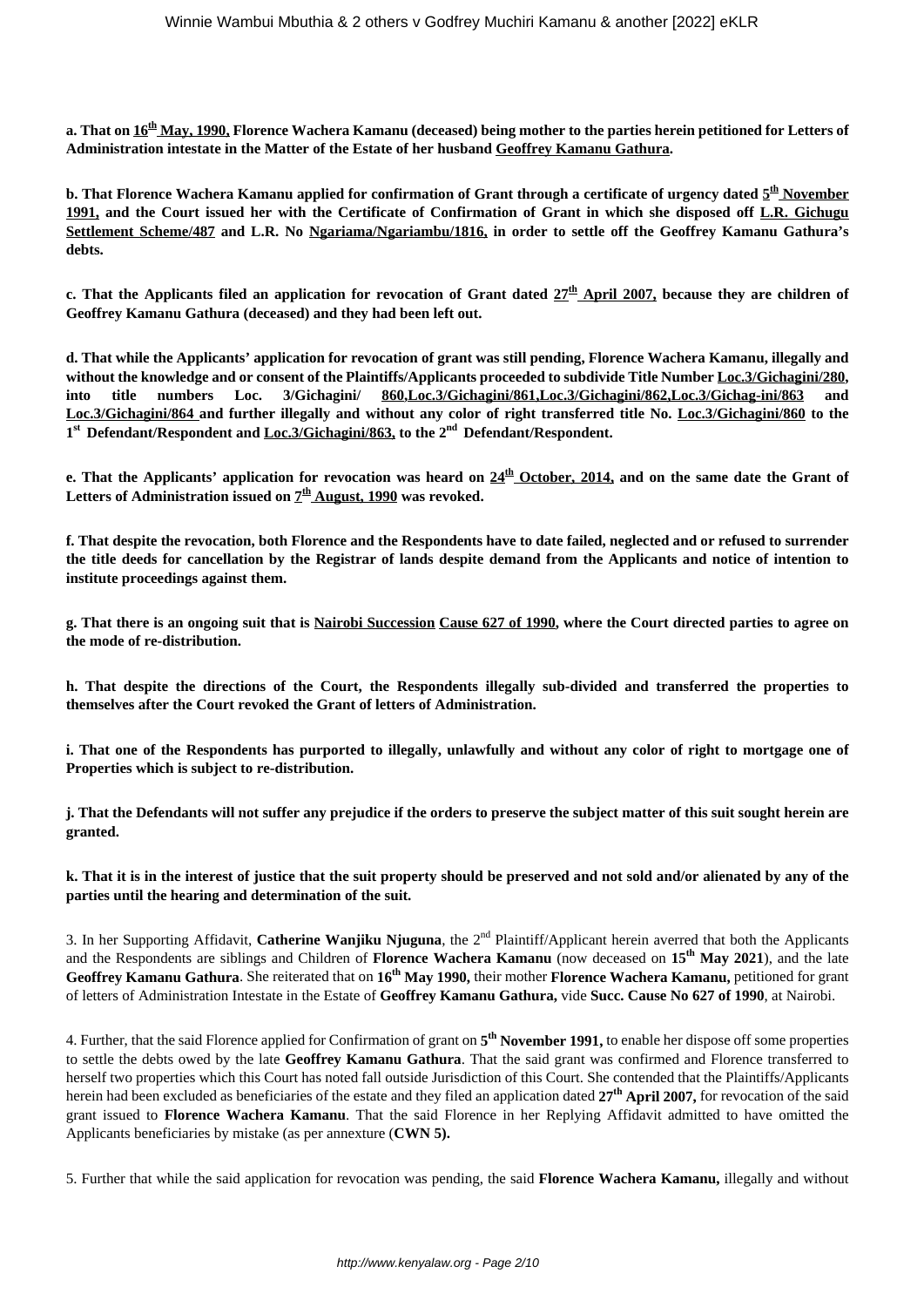the knowledge and or consent of the Applicants proceeded to subdivide **Loc.3/Gachagini/280,** into various plots being **Loc.3/Gichagini/860 – 864.** 

6. Further that the said **Florence Wachera Kamanu** illegally transferred **Loc.3/Gichagini/860,** to the 1st Respondent and Loc.3/Gichagini/ 863 to the 2<sup>nd</sup> Respondent as per annexture **(CWN 6).** 

7. That one **24th October 2014,** the application for revocation of Grant was heard and allowed and the Grant issued on **7 th August 1990,** was revoked as per annexture **(CWN 7).** It was her contention that despite the revocation of grant, both **Florence** and the Defendants/Respondents have to date failed, neglected and/or refused to surrender the title deeds for cancellation by the Registrar of Lands, despite demand from the Plaintiffs/Applicants and Notice of Intention to institute proceedings against them.

8. Therefore, it is mete and just that the Court do order surrender and cancellation of all the titles and further directs that the Land Registrar do rectify the register and restore the titles in the original names of **Geoffrey Kamanu Gathura.** She urged the Court to issue both conservatory and injunctive orders as prayed.

9. The Application is opposed and **Godfrey Muchiri Kamanu**, the 1<sup>st</sup> Defendant/Respondent filed a Replying Affidavit dated 21<sup>st</sup> **July 2021,** and admitted that the Applicants and the Respondents are indeed children of the late **Florence Wachera Kamanu** and **Geoffrey Kamanu Gathura** and they are nine (9) Children. He averred that there is another case being **HCC Succ Cause No. 627 of 1990,** wherein Letters of Administration were issued to **Florence Wachera Kamanu** on **7 th August 1990,** and confirmed on **5 th November 1991**. However, on **28th October 2014,** the grant of Letters of Administration issued to their late mother on **7 th October 1990,** was revoked by the Court pursuant to an application for revocation of grant filed by the Plaintiffs/Applicants herein on **23rd April 2007.**

10. Further that on 6<sup>th</sup> August, 2018, the Plaintiffs/Applicants herein filed an Originating Summons within the said Succession Cause No 627 of 1990, seeking to have **Florence Wachera Kamanu** and **Winnie Wambui Mbuthia**, the 1<sup>st</sup> Plaintiff/Applicant and 2nd Defendant being appointed as the joint Administrators of the estate of their late father **Geoffrey Kamanu Gathura,** the same was marked **GMK 1**. He contended that it is upon being served with the said Originating Summons that their late mother and the Defendants/Respondents got to know that the grant of Letters of Administration issued to their late mother on **7 th August 1990**, had been revoked by the Court on **28th October 2014**. Further that though the order for revocation of grant was made on **28th October 2014**, the same was not extracted by the Plaintiffs/Applicants until **25th June 2018,** as an evident from **GMK – 2.**

11. He also contended that upon learning that the grant issued on **7 th August 1990**, had been revoked, their late mother filed an application dated **15th April 2019,** seeking to have the said **revocation Order** set aside, as is evident from **GMK – 3**. The said application is still pending at the High Court in Nairobi. It is apparent from the above application that their late mother had alleged that the said revocation of the grant was obtained fraudulently.

12. He also averred that from the Confirmation of grant issued on **5 th November 1991**, the parcel of land **Loc. 3/Gichagini/280,** was transferred to their mother's name on **1 st March 1995**. That the above was done with the full knowledge and agreement of all the Children of the late **Geoffrey Kamanu Gathura** including the Applicants herein. Further, the title **Loc. 3/Gichagini/280,** was closed after subdivision on **6 th January, 1998.** Further that the resultant subdivisions being **3/Gichagini/860,864** and **863** were transferred to **Godfrey Muchiri Kamanu, Humphrey Njuguna Kamanu** and **James Kamanu Gathura** on **22nd May 2009.** That the said transfer of land in favour of the above were drawn and witnessed by the  $2^{nd}$  Plaintiff/Applicant, who is a practicing Advocate as per annexture **GMK 4**. It is therefore apparent that the said transfer was done in full knowledge of all the brothers and sisters and that is the reason why three of the sisters are not parties to this case. Further, though **Loc.3/Gichagini/864** was transferred to **Humphrey Njuguna Kamanu,** one of their brother, just like the Defendants/Respondents herein, he has not been sued as a Defendant herein.

13. It was his further contention that the orders sought herein could be prejudicial to the Respondents since the resultant subdivisions were transferred to them in the **year 2009**, and they have been cultivating thereon and granting of orders sought would mean that they would not even be able to tend to their tea bushes or even pick the said tea and thus would be forced to lay off the persons who have been working on the said parcels of land.

14. He also contended that the Defendants/Respondents have never been served with **Demand** letter to surrender the titles to their respective parcels of land and have never been served with Notice of the intention to institute Court proceedings. There is also no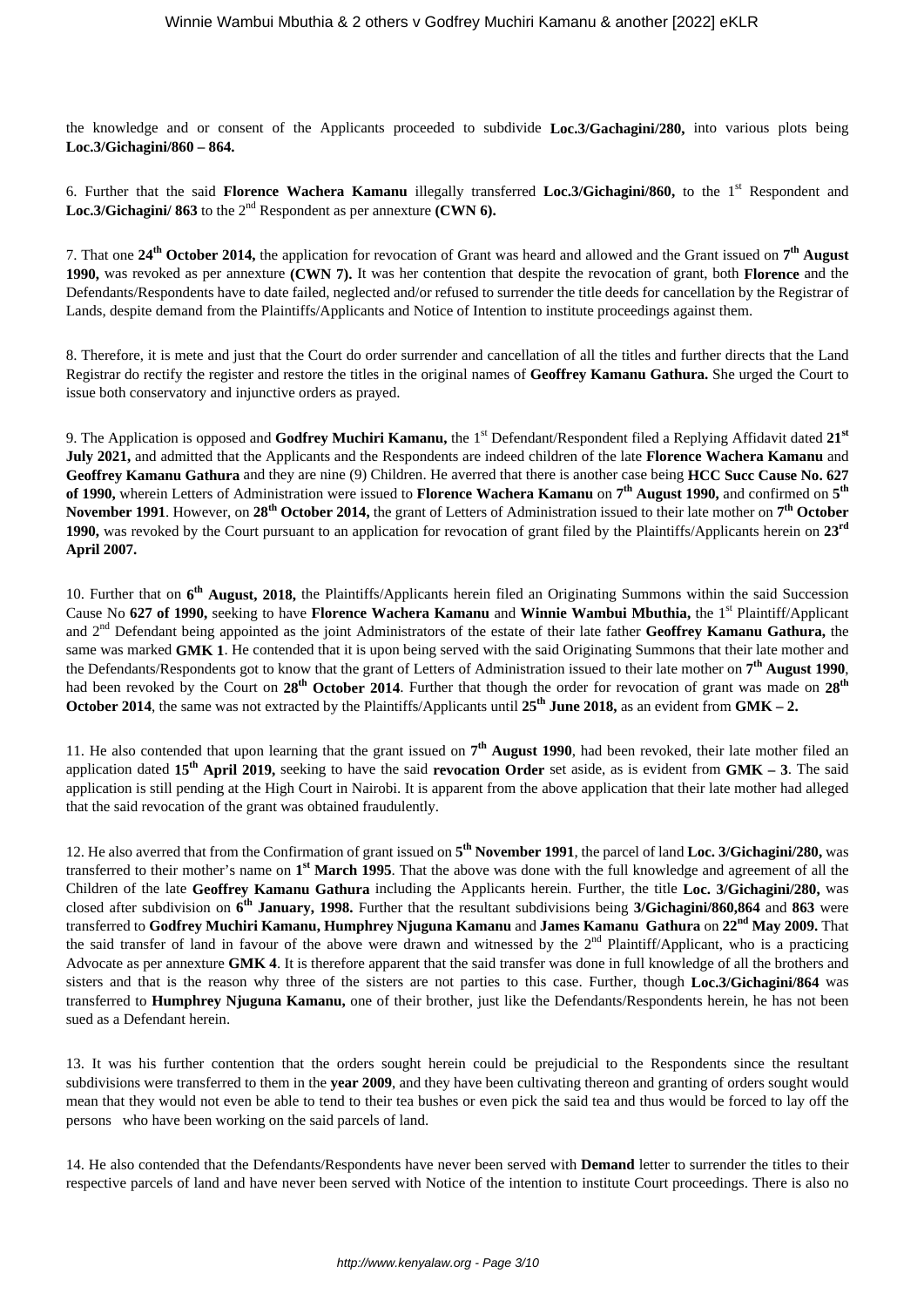order directed at them that cancelled the titles of their respective parcels of land. Further, they were not served with the Court order that nullified the certificate of Confirmation of grant issued on **5 th November, 1991.**

15. He also denied that one of the Defendants/Respondents has tried to mortgage one of the properties and that the Plaintiffs/Applicants have failed to specify which of the two Defendants has tried to mortgage the property. Further that the Plaintiffs/Applicants should have specified the property that has allegedly been tried to be mortgaged.

16. That the Plaintiffs/Applicants herein knew way back in **2009,** that the Defendants/Respondents had been registered as the owners of land parcels No. **Loc.3/Gichagini/863** and **3/Gichagini/860** and they have been in possession and have been cultivating their respective parcels of land since then and therefore their claim to have the said titles cancelled is belated. Further that the matter in issue herein are awaiting determination in the **High Court Succ. Cause No. 627 of 1990,** and thus the suit herein should be stayed and await the hearing and final determination of the two applications that are still pending in the said Succession Cause. Thus the present suit is unnecessary as the issues raised in the present suit could have been raised in the said **Succession Cause No. 627 of 1990.**

17. The Defendants also filed a Notice of **Preliminary Objection** dated **21st July 2021,** and averred that;

**1. That the dispute herein is essentially a Succession Cause dispute and not a land dispute. The dispute ought to and should be heard by the Family Division of the High Court of Kenya where it has been pending as Nairobi High Court Succession Cause No. 627 of 1990. Consequently, this Court lacks the requisite jurisdiction to hear and or determine the dispute.**

**2. That the matters in issue in the present suit are directly and or substantially the same matters in issue and are awaiting determination by the High Court in Nairobi in Succession Cause No. 627 of 1990. In the circumstances, the suit herein ought to be stayed to await the hearing and final determination of the applications that are still pending hearing and determination in the said Succession Cause.**

**3. That the Plaintiffs herein having known as far back as May 2009, that the Defendants had become registered as the owners of the parcels of land known as Loc.3/Gichagini/63 and Loc.3/Gichagini/860 respectively, and that they have been in possession and have been cultivating their respective parcels of land since then, their belated claim to have the Defendants' Titles to their respective parcels of land cancelled is time barred by the Limitation of Actions Act, Chapter 22 of the Laws of Kenya.**

18. The Defendants/Respondents urged the Court to **stay** this suit awaiting the hearing and determination of the pending **Succession Cause No. 627 of 1990.**

19. The two, the **Notice of Motion Application** and the **Preliminary Objection** were canvassed simultaneously by way of written submissions.

20. The Plaintiffs/Applicants through the Law Firm of **Wanyonyi & Muhia Advocates,** filed their written submissions dated **11th November 2021 and submitted on the issue Notice of Motion Application only.** However, the Plaintiffs later filed further submissions dated **23rd December 2021** and submitted on the **Preliminary Objection.**

21. The Plaintiff/Applicant urged the Court to allow their Notice of Motion application and submitted that they have met the threshold for grant of injunctive orders as enunciated in the case of *Giella v Cassman Brown & Co Ltd [1973] EA 358.* It was submitted that the Plaintiffs/Applicants have established a **Prima facie case** with probability of success given that they are beneficiaries of the estate of **Geoffrey Kamanu Gathura,** but they were left out in the Grant issued **7 th August, 1990**, confirmed on **5 th November 1991,** and later revoked by the Court. However, the Defendants/Respondents have failed to surrender the titles of the suit properties and one of property is on the verge of being mortgaged.

22. The Plaintiffs/Applicants also submitted that if the orders are not granted, they will suffer irreparable loss which would not be adequately compensated by an award of damages, since if the suit properties would move to third parties, then it would take another couple of years to have the property transferred back to the Plaintiffs/Applicants in the event they succeed in this suit. This could further subject the Plaintiffs/Applicants to untold financial suffering and poverty.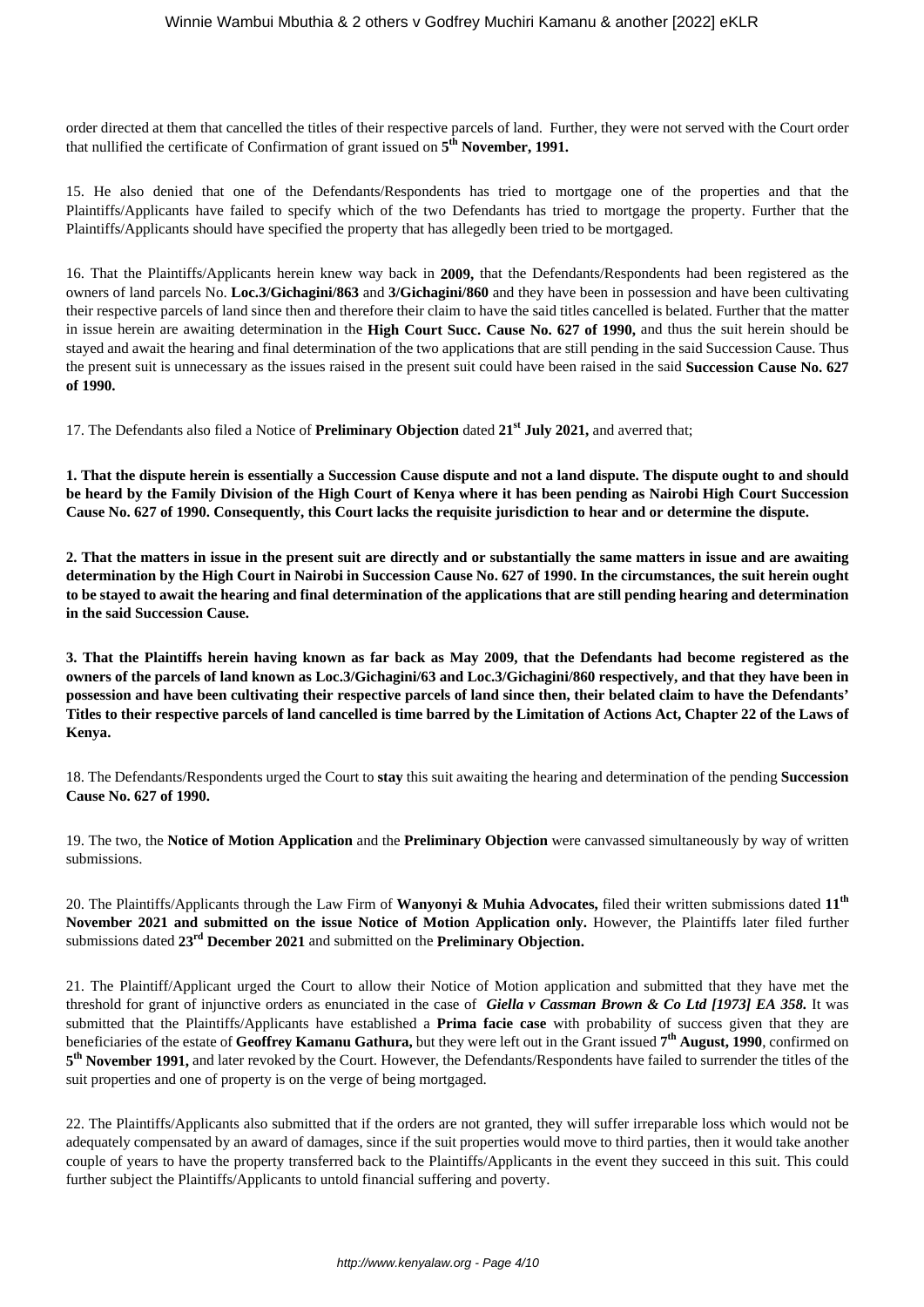23. The Plaintiffs/Applicants relied on the case of **Mbuthia vs Jimba Credit Finance Corporation & Another (1988) eKLR** *where the Court held that "it is usual to grant injunctions in land cases".*

24. Further, they relied on Halsbury's Laws of England, which states;

**"where the Court interfere to prevent an injury in respect of which there is a legal remedy, it does so upon two distinct grounds; -first, that the injury is irreparable and second that it is continuous. By the term irreparable injury, is meant injury which is substantial and could never be adequately remedied or atoned for by damages, not injury which cannot possibly be repaired and the fact that the Plaintiff may have a right to recover damages is no objection to the exercise of the jurisdiction by injunction. If his right cannot be adequately protected or vindicated by damages. Even where the injury is capable of compensation in damages, an injunction may be granted, if the act in respect of which relief is sought is likely to destroy the subject matter in question".**

25. Further on the issue of the Court is in doubt, it should decide on the balance of convenience, the Plaintiffs/Applicants submitted that the balance of convenience tilts in favour of them as they stand to suffer extreme irreparable loss and damages in the event that the Defendants/Respondents are not stopped from selling or interfering with the suit property. That the Defendants/Respondents have severally taken potential buyers to the suit properties and intend to illegally sell off the suit properties to the detriment of the Plaintiffs/Applicants.

26. On their part, the Defendants/Respondents filed their written submissions dated **13th November 2021**, through the **Law Firm** of **Mutimu Kang'atta & Co. Advocates** and submitted on both the Notice of **Preliminary Objection** and the **Notice of Motion Application** dated **1st July 2021.**

27. On the **Notice of Preliminary Objection**, the Defendants/ Respondents submitted that the Plaintiffs/Applicants failed to file a Further Affidavit on the **Preliminary Objection** and therefore the Defendants objection on the Courts Jurisdiction remain unchallenged. It was submitted that the dispute herein is essentially a succession dispute and not a land dispute and thus the dispute ought to have been heard at the **Family Division** of the **High Court** and not in the **Environment and Land Court**. Further that there is a pending **Succession Cause No. 627 of 1990**, and therefore this Court lacks jurisdiction.

28. It was further submitted that since the Plaintiffs/Applicants are seeking for Conservatory orders to preserve the assets of the estate of the late **Geoffrey Kamanu Gathura**, then the said Orders ought to have been sought in the pending **Succession Cause No. 627 of 1990**. That there was no need to file the present suit and the **Notice of Motion Application.**

29. Further, even if the Court has jurisdiction to hear this matter, the issues in the present suit are directly and or substantially the same matters in issue and are awaiting determination in **Succession Cause No 627 of 1990**. Therefore, this suit offends the provisions of **Section 6** of the **Civil Procedure Act** and thus the suit ought to be stayed. The Court was urged to decline the issue the orders sought.

30. On the merit of **Notice of Motion Application** dated **1st July 2021,** it was submitted that the Defendants/Respondents have been cultivating tea bushes on their respective parcels of land since 2009, and if the instant application is allowed, the Defendants/Respondents would have to give up cultivating the said tea bushes on their respective parcels of land and that would be highly prejudicial and injurious to them. Further, that the Plaintiffs/Applicants have not specified who of the two Defendants is allegedly seeking to mortgage his parcel of land. The Plaintiffs/Applicants have made allegations with no particulars. The Court was urged to dismiss the instant application.

31. On the Notice of Preliminary Objection, the Plaintiffs/Applicants in their submissions summarized three issues; -

#### **a. Whether the Court is vested with jurisdiction to hear and determined the matter;**

**b. Whether the matter in issue in the present suit is directly and substantially the same matter on issue before High Court Succession Cause No. 627 of 1990 and whether the suit ought** *to be stay;*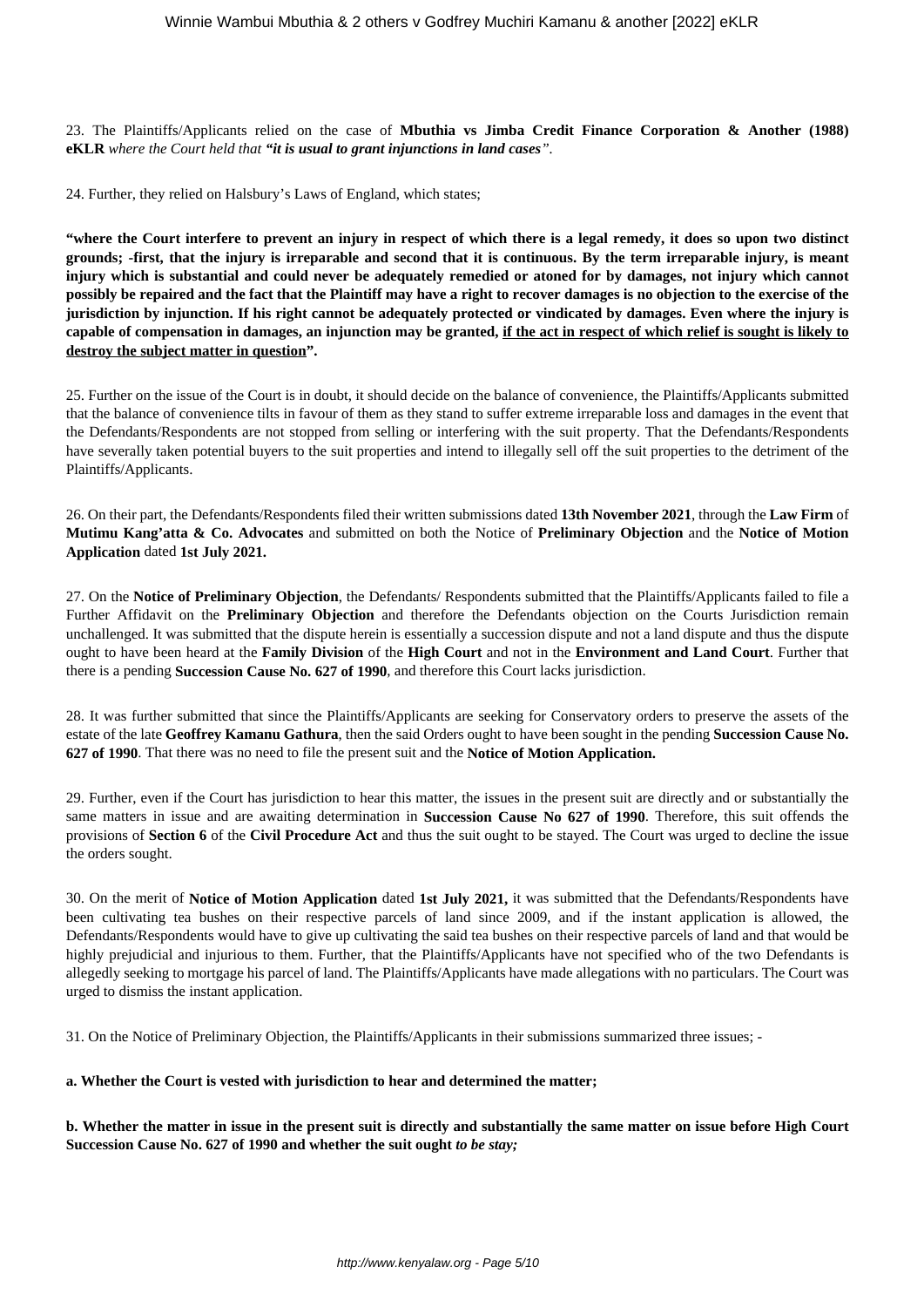#### **c. Whether the suit herein is time barred by the Limitations of Actions Act;**

32. On whether the Court has jurisdiction, it was submitted this suit is for cancellation of the title deeds of various parcels of land which are subdivisions of **Loc.3/Gichagiini/280** and thus this Court is the one with jurisdiction and not the High Court. They relied on the case of **Mariam Mathias Mwasi vs Rama Adam (2020) eKLR** and also the case of the Estate of late **M'Kuura Mukindia (deceased) 2021 eKLR** where the Court held;

**"The High Court however cannot assume jurisdiction over an environment and land matter let alone to make an order that is intended to directly affect an environment and land matter because that is the domain of a specialized Court, namely the Environment and Land Court which is of the same status as the High Court".**

33. On whether the matter in issue herein is directly and substantially the same is in **Succession Cause No. 627 of 1990**, it was submitted that Succession **Cause No. 627 of 1990,** deals with redistribution of the estate of the late **Goeffrey Kamanu Gathura** whereas the suit herein deals with unlawful and illegal subdivisions of **Loc.3/Gichagini/280**, one of the property of the deceased and transfer of the resultant subdivisions to the Defendants. They urged the Court not to stay the suit herein as the Plaintiffs have been deprived of their lawfully acquired inheritance also deprived of their right to property under **Article 40 of the Constitution**. That the parties in the two suits are different and the matters are pending in two different Courts and also different reliefs have been sought.

34. On whether the suit is time barred, it was submitted that the same is not time barred and they relied on Section 26 of Limitation of Actions Act which provides;

*"***Where, in the case of an action for which a period of limitation is prescribed, either—** 

**(a) the action is based upon the fraud of the defendant or his agent, or of any person through whom he claims or his agent; or** 

**(b) the right of action is concealed by the fraud of any such person as aforesaid; or** 

**(c) the action is for relief from the consequences of a mistake, the period of limitation does not begin to run until the plaintiff has discovered the fraud or the mistake or could with reasonable diligence have discovered it: Provided that this section does not enable an action to be brought to recover, or enforce any mortgage upon, or set aside any transaction affecting, any property which—** 

**i. in the case of fraud, has been purchased for valuable consideration by a person who was not a party to the fraud and did not at the time of the purchase know or have reason to believe that any fraud had been committed; or** 

**ii. (ii) in the case of mistake, has been purchased for valuable consideration, after the transaction in which the mistake was made, by a person who did not know or have reason to believe that the mistake had been made".**

They urged the Court not to strike out the suit but instead should dismiss the **Preliminary Objection** for being **misconceived** and misplaced. They further urged the Court to proceed to hear the matter and grant the Plaintiffs an opportunity to have their case heard and determined on merit.

35. Upon consideration of the pleadings and the annextures thereto, the written submissions and the relevant provisions of Law the Court finds the issues for determination are;

#### **i. Whether the Notice of Preliminary Objection dated 21st July 2021, is merited.**

**ii. Whether the Notice of Motion dated 1st July 2021, is merited.**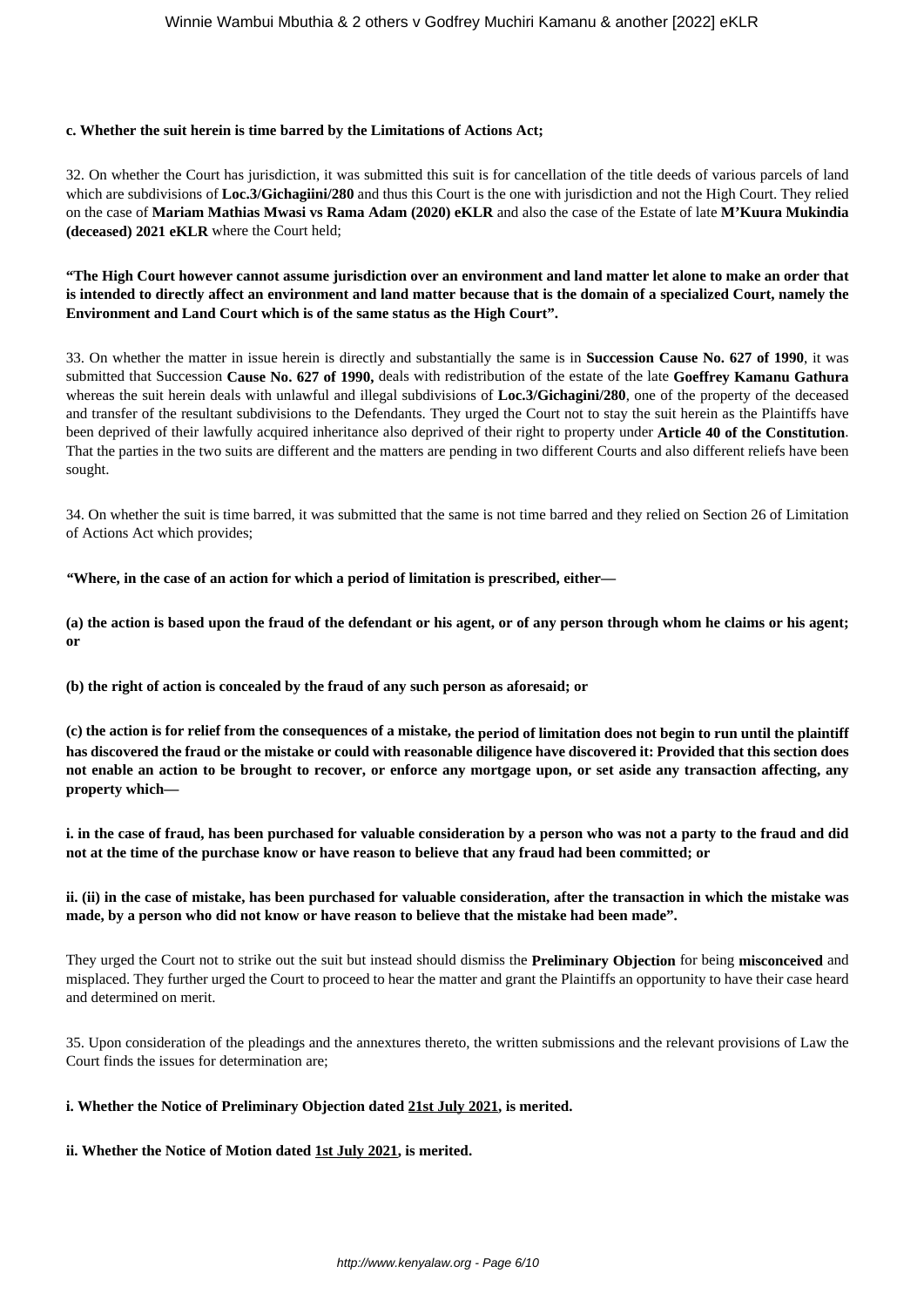36. From the available evidence, there is no doubt that the parties herein are siblings and they are all children of the late **Geoffrey Kamanu Gathura** and the late **Florence Wachera Kamanu**. The dispute herein is over the properties of the estate of **Geoffrey Kamanu Gathura**. It is also evident that there exist **Succession Cause No. 627 of 1990**, wherein Letters of Administration had been issued to the late **Florence Wachera Kamanu,** the mother of the parties herein on **7th August 1990**. It is not in doubt that the said letters were confirmed on the **5th November 1991.**

37. As the Court stated earlier land Parcels **No. Gichugu settlement Scheme/487** and **Evurore/Kathera/1806**, do not fall under the jurisdiction of this Court as thus this Court will not deal with them at all.

38. It is also evident that **Loc.3/Gichagiini/280,** which is one of the assets and subject of distribution of the estate of the Late **Geofrey Kamanu Gathura** was subdivided into various parcels of land being **Loc.3/Gichagiini/860,861,862,863 and 864.**

39. Further it is evident that on **22nd May 2009**, the three parcels of land being **Loc.3/Gichagiini/860,861 and 863** were transferred to the three sons of the late **Geoffrey Kamanu Gathura** and the two recipients of **Loc3/Gichagiini/860 & 861** are the Defendants/ Respondents herein. However,the recipient of **Loc.3/Gichagiini/864,** one **Humphrey Njuguna Kamanu** is not a party to this suit.

40. It is also not in doubt that the Grant issued on **7 th August 1990**, was revoked in the **year 2014**, and an application to set aside the said revocation is pending in Court in **Succession Cause No. 627 of 1990.**

41. From the pleadings, it is also evident that the mother to the parties herein one **Florence Wachera Kamanu,** died on **13th May 2021**. This suit was filed on **5 th July 2021,** two months after her death. The Court would only be left to wonder why the Plaintiffs/Applicants did not file this suit during the life time of **Florence Wachera Kamanu,** given that Letters of Administration had been issued to her on **7 th August 1990,** and that the grant was revoked on **28th October 2014**, and the said Order was extracted on **25th June 2018.**

42. The above being the undisputed facts, the Court will now deal with the issues pointed out for determination.

#### **i. Whether the Notice of Preliminary Objection dated 21st July, 2021 is merited.**

43. The Defendants have raised three points in their Preliminary Objection. The first one is that the Court has no jurisdiction to hear and determine this matter as this matter is a Succession matter. Secondly, the matter is directly and substantially the same in **Succession Cause No. 627 of 1990**, and thus offends the provisions of **Section 6** of the **Civil Procedure Act**. Thirdly, the disputed parcels of land being **Loc.3/Gichagiini/860 and 863** were registered in **2009** and thus the suit is time barred by the "the **Limitation of Actions Act Chapter 22** Laws of Kenya".

44. Before going to the merit of the Preliminary Objection, the Court will determine whether the above points qualifies to be Preliminary Objection. In *Mukisa Biscuits Manufacturing Ltd vs West End Distributors Ltd (1969) EA. 697***,** the Court held;

#### **" A Preliminary Objection is in the nature of what used to be called a demurrer. It raises pure point of law which is argued on the assumption that all the facts pleaded are correct. It cannot be raised if any facts has to be ascertained or if what is sought is the exercise of judicial discretion."**

45. The Defendants have alleged that the Court does not have jurisdiction and that the suit herein has been barred by Limitation of time. These are pure points of law. In the case of *Oraro vs Mbaja 2005 1KLR 141,* the Court held as follows;

**"A Preliminary Objection consist of a point of law which has been pleaded or which arises by clear implication out of pleadings and which if argued as a Preliminary point, may dispose off the suit; examples are an objection to the jurisdiction of the Court or a plea of Limitation or a submission that the parties are bound by the contract giving rise to the suit to refer the dispute to arbitration".** 

46. Having found that the two issues of **jurisdiction** and **Limitation of Actions** are pure point of law, the Court finds that the objection herein then falls under the description of what Preliminary Objection as per *Mukisa Biscuits case (supra).*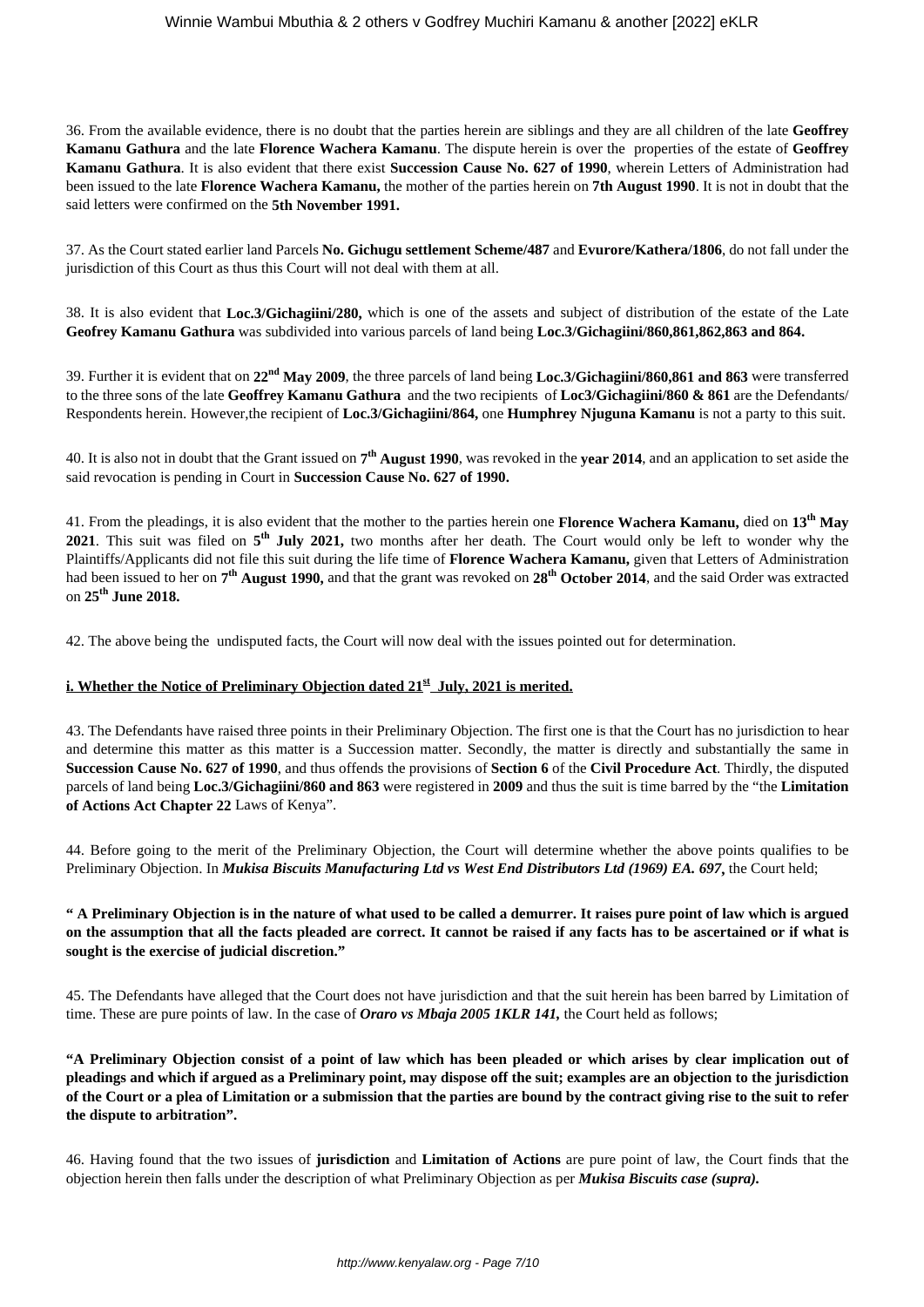46. If the issues raised herein are pure points of law, is the Notice of Preliminary Objection therefore merited"

48. Before delving into the merit of Preliminary Objection, the Court will first address the submissions by the Defendants that since the Plaintiffs/Applicants did not file a further Affidavit to address the **Preliminary Objection,** then the Defendants' said **Preliminary Objection** is not challenged. However, the Court finds that a **Preliminary Objection** is argued on pure points of Law and thus Affidavit evidence is not required. See the case of *Mumias Agricultural Transporters Ltd vs Chanan Agricultural Contractors Nairobi HCCC No. 786 of 1996,* where the Court held that;

#### "**In a Preliminary point of Law, affidavit evidence is inadmissible".**

49. Further, the Plaintiffs have addressed the issues raised in the **Preliminary Objection** through their elaborate written submissions dated **23rd December 2021.** Therefore, the Defendants cannot be heard to say that their **Preliminary Objection** stands unchallenged.

50. It is clear that jurisdiction is everything and without jurisdiction a Court has no option but to down its tools. See the case of "*the owners of the Motor Vessel "Lilian(s)" vs Caltex Oil (K) Ltd (1989) KLR 1*" *where the Court held that; -*

**"Jurisdiction is everything without it, a Court has no power to take one more step. Where a Court has no jurisdiction, there would be no basis for a continuation of proceedings pending evidence. A Court of law downs tools in respect of the matter before it the moment it holds the opinion that it is without jurisdiction."**

51. Although it is evident that the issue of jurisdiction can be raised at any stage of proceedings, it is however important to raise the question of jurisdiction at the earliest opportunity". See the case of *Ndimu vs Ndimu & Another (2007) of EA 269* where the Court held;

#### **"A question of jurisdiction ought to be raised at the earliest opportunity and the Court seized of the matter is then obliged to decide the issue straight away".**

52. The Plaintiffs in their submissions have vehemently denied that the Court lacks jurisdiction. It was their submissions that the prayers sought are for cancellation of the titles and only the **Environment and Land Court** has such jurisdiction. That the High Court deals with distribution of the estate of the deceased person and that is the issues being canvassed in **Succession No. 627 of 1990.**

53.As the Court observed earlier, the parcel of land **Evurore/Kathera/1806,** is outside the Geographical jurisdiction of this Court and thus, the Court finds **and** holds that it has no jurisdiction to deal with the said parcel of land;- **Evurore/Kathera/1806.**

54. Further, this Court did observes that the dispute herein arises out of the distribution of the estate of the late **Geoffrey Kamanu Gathura.** There is in existence **Succession Cause No. 627 of 1990**, wherein Grant of Letters of Administration had been granted to **Florence Wachera Kamanu**. Given that the issues herein relates to the estate of **Geoffrey Kamanu Gathura,** the Court concurs with the Defendants; submissions that the issues herein can best be canvassed in the existing **Succession cause**. Indeed, this is a Succession matter and the Court herein has no jurisdiction.

55. The Court had observed that the Grant that had been issued to **Florence Wachera Kamanu** was revoked in the year 2014. The said **Florence Wachera Kamanu** had transferred the alleged parcels of land herein to the Defendants in the year 2009. The Plaintiffs did not file this suit when the said **Florence Wachera Kamanu** was alive. They filed it immediately after her demise. That action is suspect and smuck of misuse of the Court process. However, having found that this Court has no jurisdiction, then the ordinary thing is to find and hold that the Court has no option but to down its tool.

56. Further, it is evident that the Grant issued on **7 th August 1990**, having been revoked, and the fact that the said **Succession Cause 627 of 1990** is still pending, the Court finds that the issues raised herein are directly and substantially the same as the issues that are in dispute in the said **Succession Cause No. 627 of 1990.** Even though the Plaintiffs submitted that the parties in the two suits are different, the Court finds that the subject matter is the same.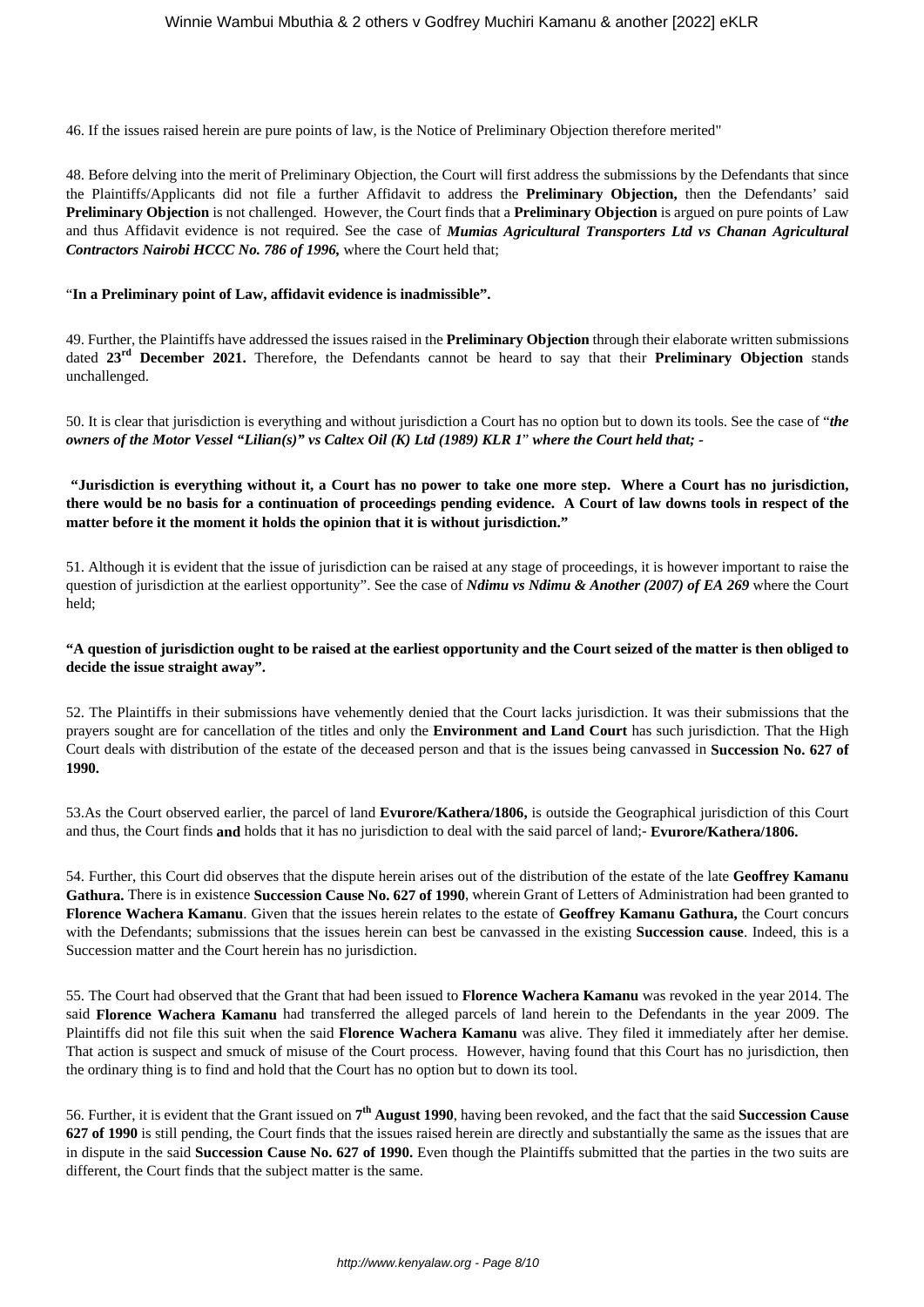57. On the issue of Limitation of time or the suit is time barred, it is evident that **Loc.3/Gichagiini/860** and **863** were subdivided on **22nd May 2009.** The suit herein was filed in **July 2021.** That was well over a period of 12 years.

#### **58. Section 7 of the Limitation of Actions Act** provides;

*"An* **action may not be brought by any person to recover land after the end of twelve years from the date on which the right of action accrued to him or, if it first accrued to some person through whom he claims, to that person".**

The Defendant herein became the registered owner of the suit property on **22nd May 2009**, and the suit was filed on **July 2021,** well after **12** years. The Plaintiffs ought to have filed their claim within the period prescribed under Section 7 of the Limitation of Actions Act. They failed to do so and by the time they filed the suit, the claim was statute barred as was held by the Court in the case of *Edward Moonge* **Lengusuranga** *V James* **Lanaiyara &** *another* **[***2019***]** *eKLR(2019) eKLR* which quoted with approval the case of *Bosire Ongera vs Royal Media Services (2015) eKLR* and held that;

#### "**the issue of Limitation of goes to the jurisdiction of the Court to entertain claims and therefore if a matter is statute barred, the Court has no jurisdiction to entertain the same**".

59. The Plaintiff sought for revocation of grant in the year 2007 and the same was granted in 2014. Further, they submitted that they became aware of the transfers in the year 2013. Even if they are basing their claim on fraud, Section 26 of Limitation of Actions Act, cannot aid them since from 2013 to 2021, that was likely more than 3 years.

60. This suit is statute barred and thus the Court has no jurisdiction to entertain it.

61. Having found that this Court has **no jurisdiction** and that the suit is **statute barred**, the Court has no other option but to down its tools and thus strike out this suit entirely for want of jurisdiction.

#### **ii. Whether the Notice of Motion Application dated 1st July 2021 is merited"**

62. Having found that this Court has no jurisdiction to deal with the matter and having struck out the suit entirely for want of jurisdiction, this Court finds that the **Notice of Motion Application** dated **1 st July 2021**, has thus been overtaken by event as there is no suit in existence having been struck out for want of jurisdiction. There is therefore no need to deal with the merit of the said application.

63. The end results, herein is that the Defendants **Notice of Preliminary Objection** dated **21st July 2021**, is upheld and the Court proceeds to strike out the Plaintiffs entire suit for want of jurisdiction with costs to the Defendants herein.

#### **64. It is so ordered.**

#### **DATED,SIGNED AND DELIVERED VIRTUALLY AT MURANG'A THIS 20TH DAY OF JANUARY, 2022**

#### **L. GACHERU**

**JUDGE**

#### **Delivered online;**

**In the presence of**

**M/s Nzioka for the Plaintiffs/Applicants**